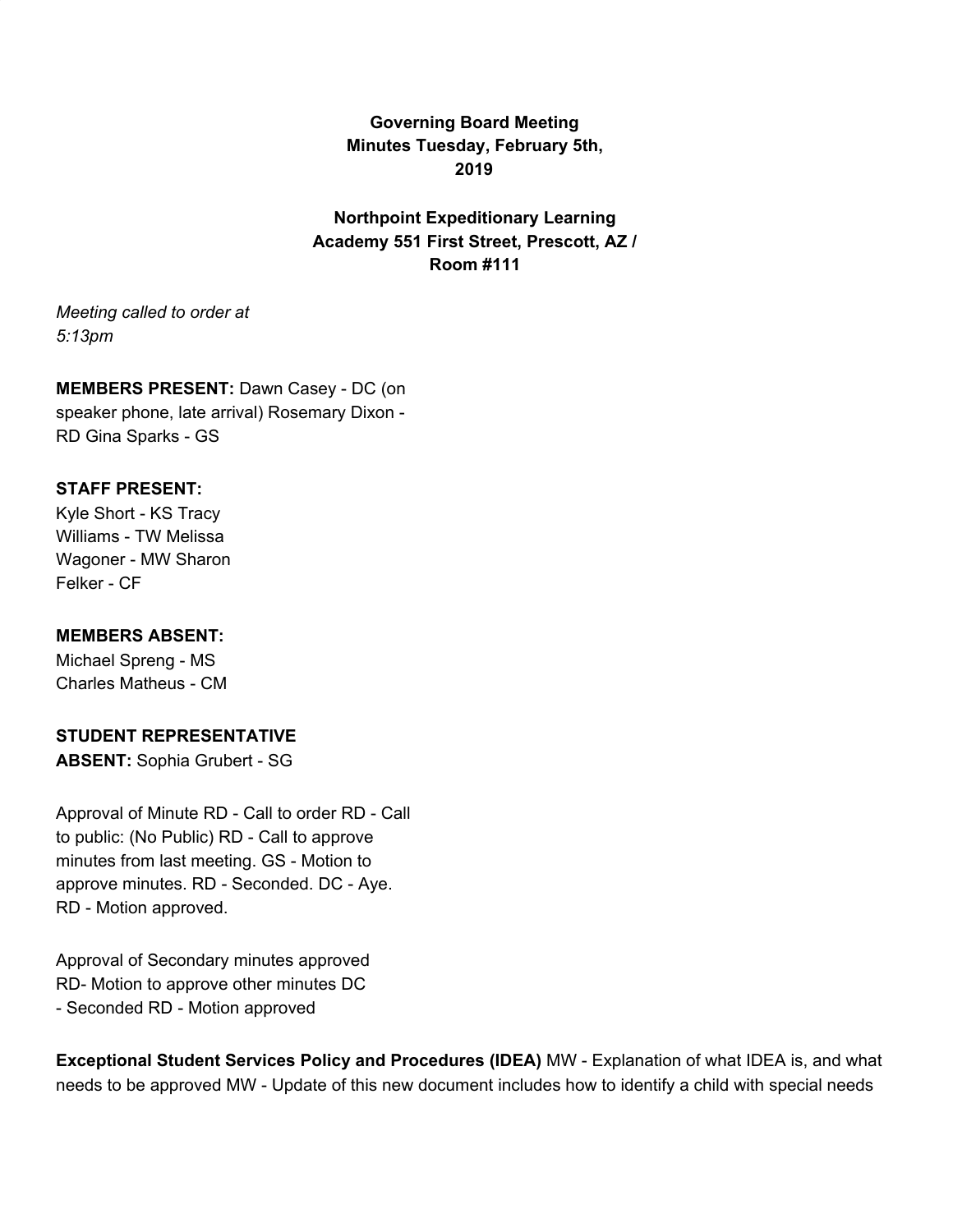and how they can be supported. We already do these things so there aren't any changes to our program. MW - We have done a lot of these things for many years, but it is a federal program that has been adopted by the state. TW - The school is already meeting all of the time frames or exceeding expectations, including in the middle school.

RD - I am comfortable approving this new policy as there aren't any major changes to curriculum or school policies. MW - The biggest change is that we should be doing more training with staff on "child find" rather than only instructors. (This is a piece of staff responsibilities that were approved in the past) RD - Does it happen often that you identify students in MS and HS for this program that haven't been identified in the past? TW - Our IEP meetings and intervention programs that are already in place lead us to find those who haven't been identified, but about 95% come in already identified as special needs.

# **Middle School Update TW - 51**

## students currently enrolled

- Both teaching teams are complete for the rest of the year, Mr. Hummel as been a great addition - Last semesters plans were carried over from last semester as far as scheduling of classes and

extracurricular - While staff issues are still present since they are developing new curriculum, the students have grown a

lot and seen a lot of progress. - Overall there has been a lot of growth, despite some tumultuous times as a first year school.

# **NCAT Report** GS - NCAT met last night, there is a once a

# month meeting

- Right now the focus is on prom and how to fundraise for that event - The organization feels a little lopsided, as there is more support for the high school and not for the

middle school - There is an understanding of the need for fundraising, but how can NCAT come forward with more

manpower and support for the teachers and students?

# R

### D

- NCAT may be confused on their mission, as the background of the parents involved may be from more

traditional schools, and may be confused on their exact role TW <sub>- MW and I will</sub>

coordinate more next year on how to get our schedules and events aligned on the

calendar so NCAT can support

both sides. RD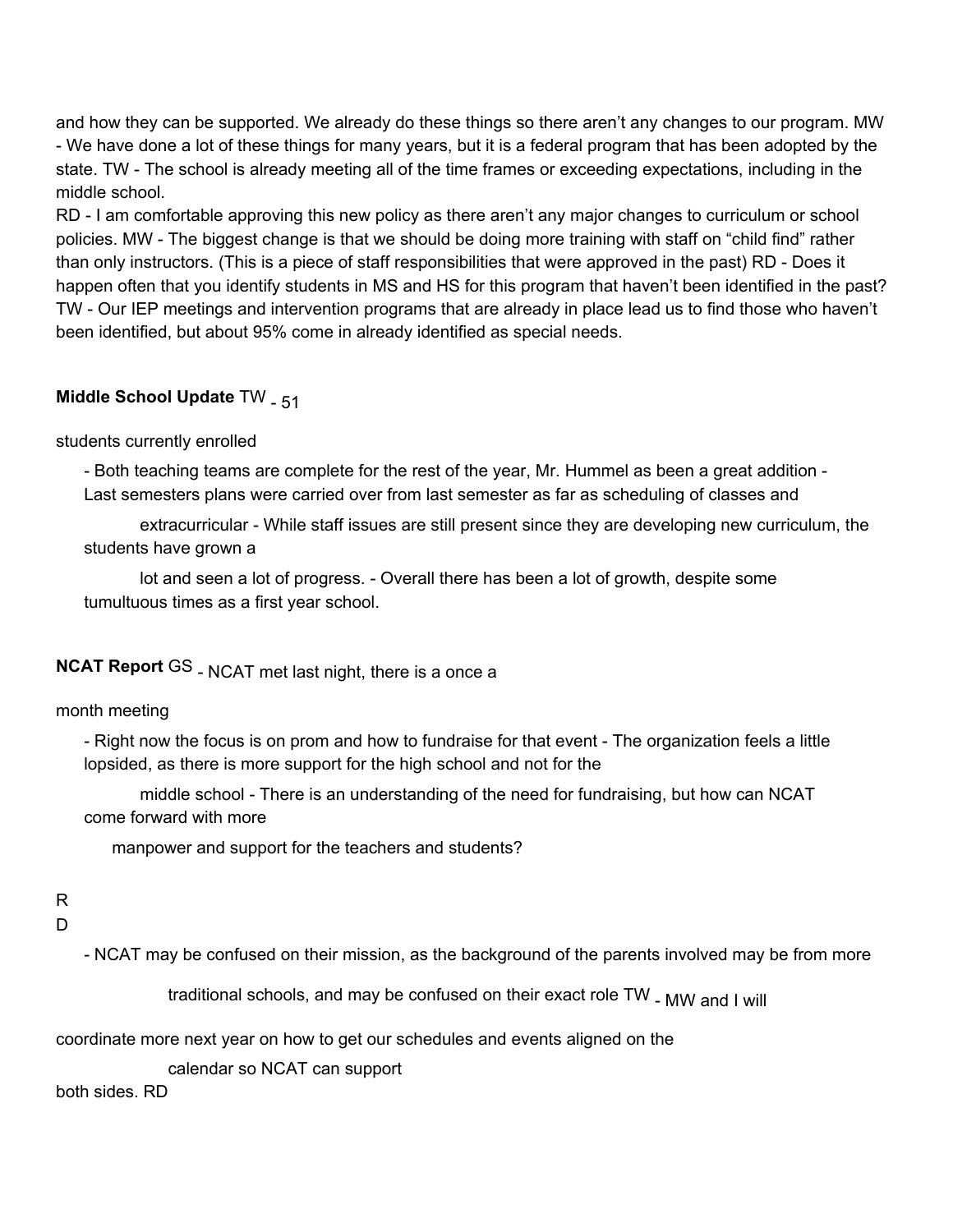- Is there a need for two separate NCAT organizations? One for HS and one for MS?

GS - We had discussed this possibility but come to a consensus that the best support would be for a

"Northpoint" NCAT and not separate school entities. - It seems that we can do more focus on supporting the students and teachers as a whole and not only

focusing on the financials of certain events. MW - Sometimes people show up at NCAT and

would like a specific task or fundraiser that they can be in

charge of. NCAT should create an overall goal and how they can work towards that goal, and come up with specific task for those that would like to help in that capacity. GS

- At the next meeting we will work towards more engagement of parents in specific tasks and then having

those who are in it for the long term look at the big picture. MW - Three students and myself

are going to check out prom venues tomorrow during the school day so we

will confirm on that by tomorrow.

# **High School Update MW - 148**

is current enrollment

- New freshman who just started today, and an exchange student from Turkey who just started. - Financials are still doing okay, we moved \$50,000 into savings this week. - We are only over budget on technical and utilities for the building - We finished our AdvancedED review today, overall it was very positive

- Highest points on the ELEOT:

- Having a well managed learning environment - Have a supported learning environment

- Lowest points on the ELEOT: - Digital learning - Monitoring and feedback of student progress - \*Both of these were qualified that they did not see it, not that it doesn't happen

- Initiate:

- A comprehensive improvement plan, written and formal with specific items that drive our decisions - Written policies need to be worked on, clear difference between governing board and corporate

board - Any policies written should have an interpretive value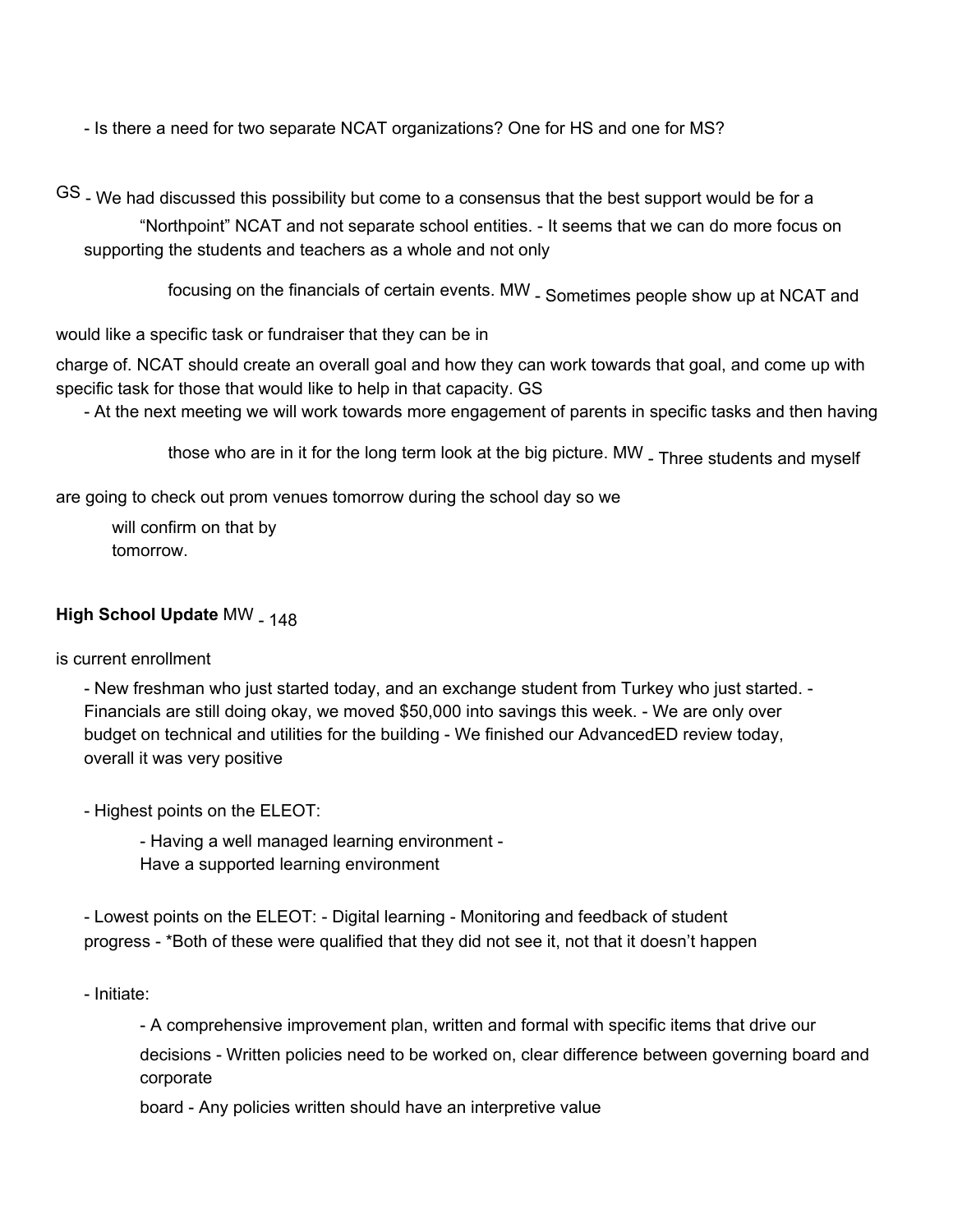- Integrate

- Middle school integration needs to be more, vertical alignment between curriculum and principles - Parent, Community, and Business relationships need to be improved, although the **AdvancedEd** 

board thought that we were harder on ourselves than we needed to be

#### - Impact

- Point of amazement: our strong school culture, and commitment to the culture, and that it promotes innovation and creativity - Crew is the number one way that it is built and maintained, and they have never seen such a

strong culture

- The report will come out in 30 days, and will be shared with staff as a celebration of our success and a discussion of our improvement. Our next assessment will be in five years.

**Members report on progress from last meeting steps** RD - Spoken with John Duncan on writing an article in 5enses about the school and seeing how he can work with more students on promoting our school. MW - John Duncan would also like to do a write up on Mexico in the 5enses magazine as well, since it is a positive piece. TW - Has contacted all three magazines that were mentioned previously, and they are open to working with us on promotion and ensuring that we are advertised as 7-12 instead of 9-12. TW - Facebook and Instagram posts can't be promoted without paying for "boosting", so we can ask parents to mark our messages as "see first" or at least repeatedly post advertisements. MW - John Duncan said that he would cut us a deal on an advertisement in 5enses besides the articles. MW - 2018 Spring Sports Guide is a possibility for advertisement, a print ad is over \$800 so we may look into the online option instead TW - We can get a new banner or banners to promote our sports and be able to promote our sports program and our organization in general. RD - Prescott Parent is a publication that may be another possibility for advertisement or promotion, may only be online but could be helpful. MW - Re-labeling of the vans is a priority since they look pretty rough and that is a big part of advertisement, but we are looking at different wording and designs. KS - I haven't started the tri-fold yet since we were focused on AdvancedEd, but I can set a deadline for a draft for myself by the next meeting. Maybe I can make this a part of our PD for Restorative Justice. KS - Taylor and I can carve out time during our RJ PD to get feedback from the staff on what should be included on our tri-fold brochure GS - Has contacted Prescott Woman and hasn't heard back after email and phone messages. Still awaiting reply. RD - We should check and see if we know anyone on staff that would put in a good word for our cause. MW - Hasn't heard if CM has reached out to other administrators from local schools or not, but can check in with him soon.

to it